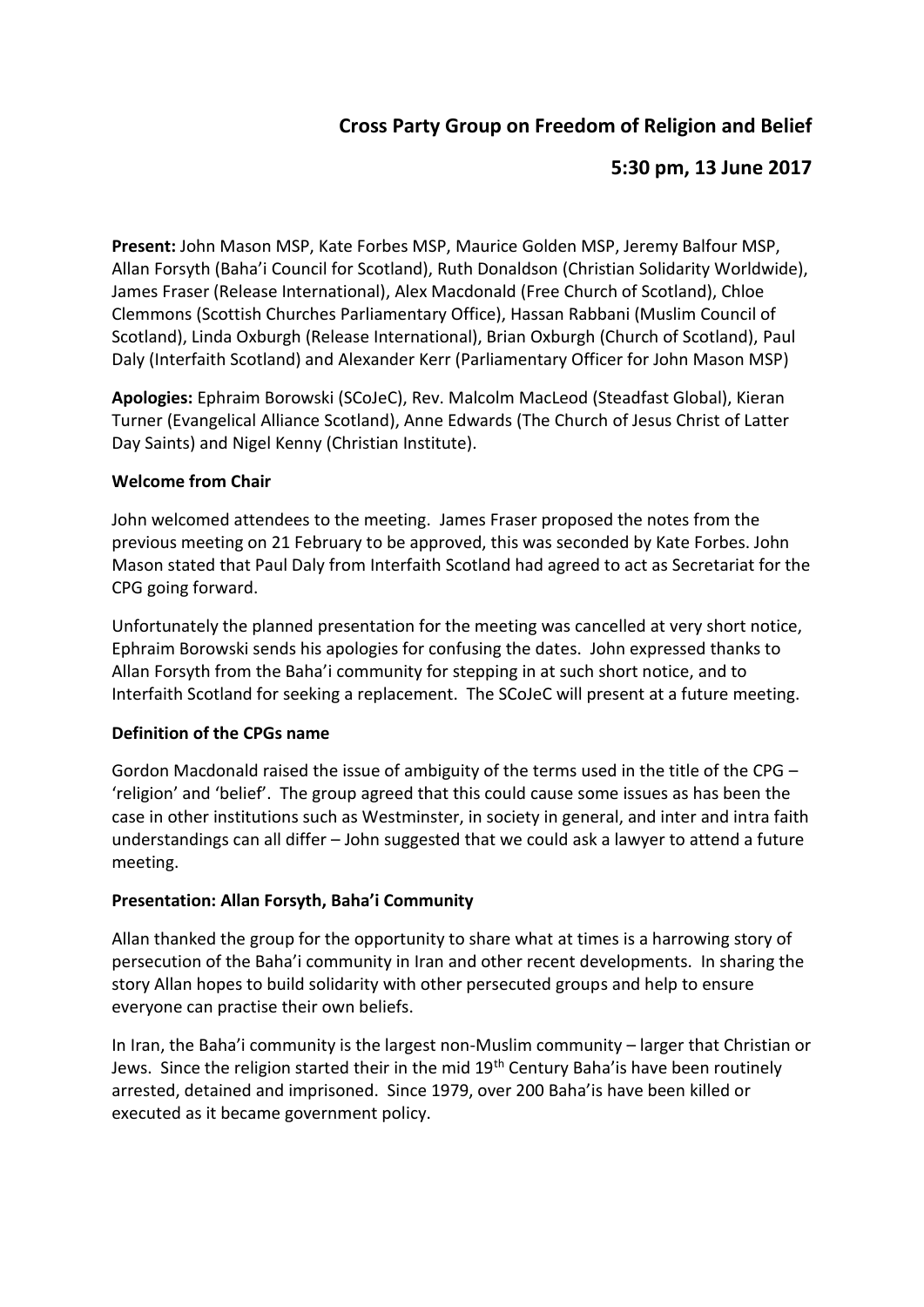The 1980s saw intervention from foreign governments which led to a lessoning in the level of persecution as the Iranian government was sensitive to this pressure and would routinely deny that any persecution occurred.

However, in the late 1980s and into the 90s, a second wave occurred. Since 2005 there have been over 935 Baha'is arrested and imprisoned for being members of this community in Iran. Currently there are 95 in prison.

The discrimination and persecution takes many forms including:

- The Baha'i faith is organised through elected bodies for example, the spiritual assembly here in Edinburgh, which extend into national and international bodies. However in Iran, unlike Christian and Jewish communities the religion is not recognised or able to operate, hence no spiritual council can form. Funerals and weddings needed 7 people to coordinate and administer. The Iranian government informed the community this would happen and they indicated it was acceptable. However all were arrested – international observers agreed it was unnecessary. They were sentenced to 10 years in prison, still in prison 7 years later.
- Education: Baha'is unable to access higher education, if members of the faith were accepted in to the education system but put Baha'i on their forms, they are then rejected. In an attempt to avoid problems for the next generation, the Baha'i Institute for higher education was established. It operates online via educators globally. It has been a really success story and has graduates coming to St Andrews University to study for Post Graduate qualifications.
- Business: if Baha'i shops are closed on holy days, the local government will force the business to close – so both national and local authority level putting pressure on the community.
- Intimidation of Muslims who associate with Baha' is as the government tries to isolate the community
- In Yemen reports of community members being arrested, tortured, etc. No absolute proof, but a similar pattern.

Elsewhere in the world, Baha'is enjoy freedom of faith – in Iran they just want to contribute to and serve their own community and the country. Baha'is don't participate on partisan politics, so the injustice is particularly hard to watch.

Q: What size is the Baha'i community globally?

A: 5-7m Baha'i across the globe - 2<sup>nd</sup> most widespread faith group globally. Countries with high populations include India, Bolivia, Vietnam, the USA and the Philippines, have high numbers. Numbers are small in Scotland, but the community is wide spread.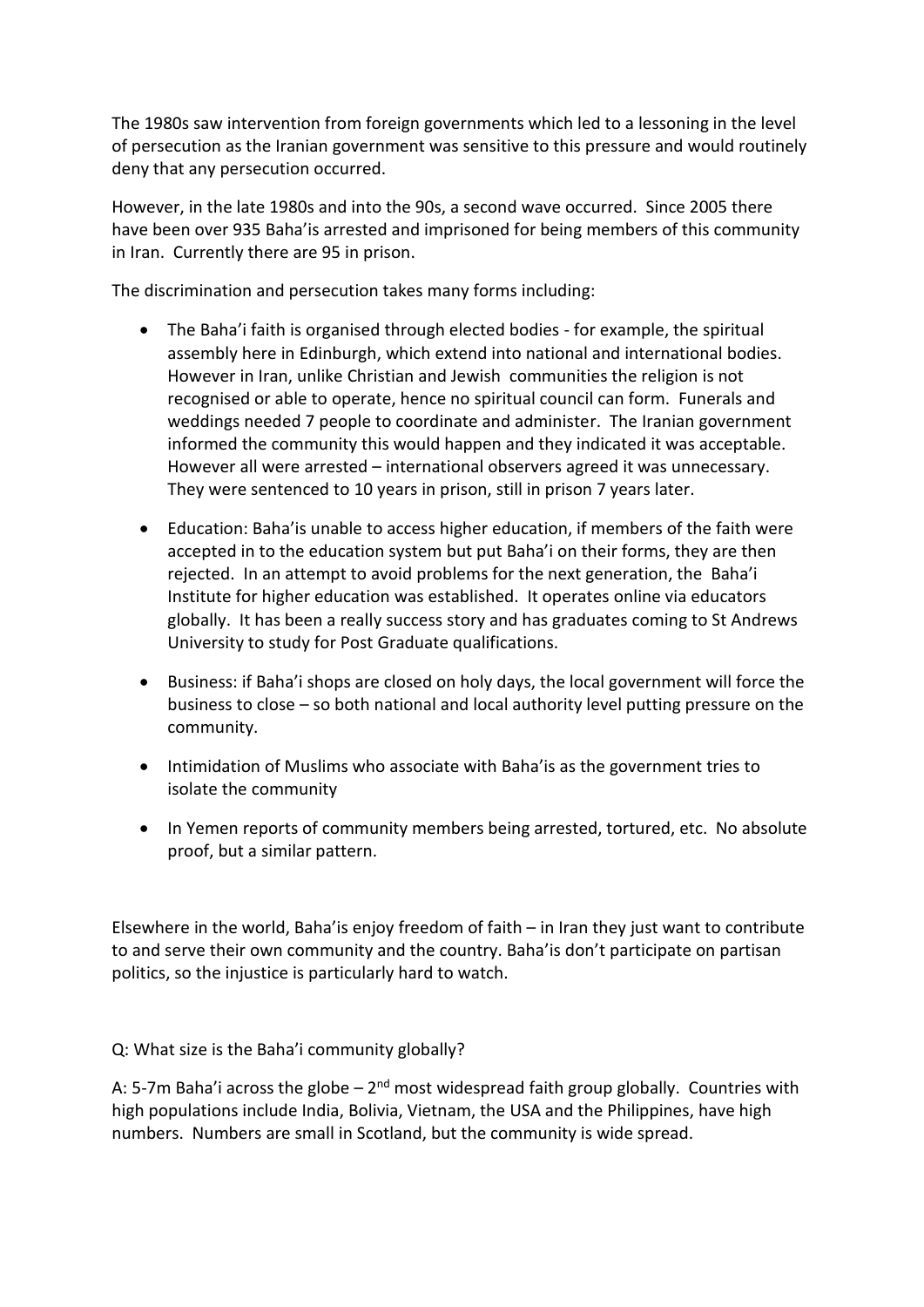Q: How do you reflect in general on religious freedom in the UK?

A: Quite different in this context when compared to Iran where there is active persecution. The UK is heaven compared to that. Issues in UK are different level; here we debate the role of religion in society, in government, etc. Baha'i teachings are that religion has an important role to play, in a context where people are free to choose.

Q: Is persecution in Yemen from rebel groups, as opposed to the Government?

A: We have seen arrests in Sanna, which is controlled by Sunni rebels – and a large demo in streets after mass arrests of Baha'is – by full the full community, regardless of relgion.

Q: Are there any Baha'is in Saudi Arabia? How is the community treated in Shia countries?

A: I'm not aware of issues in Iraq, Syria or Lebanon – in Saudi Arabia there is a small community, I have personal friend there. The community doesn't operate with elected institutions, not actively persecuted, but tolerated. They must be careful as many do.

In Scotland relations between Shia and Baha'i are good, the Shia community reached out and approached the Baha'i community as they wanted to set up a dialogue group – which has been fruitful and built many friendships. Dr Maureen Sier the Director of Interfaith Scotland has been delighted by those developments.

Scotland should be proud of the way faith communities work together and are received.

Q Can you explain some of the core beliefs and how / why the religion developed.

A: A Baha'i is a follower of Baha'u'llah, who lived 150 years ago and was born in Iran, the teaching was all of humanity is one family and all world faiths originate from the same source. Differences due to historical circumstances, and need of humanity.

His message was one of unity. We believe Baha'u'llah is a divine messenger. He was subject to persecution by the Ottoman Empire, but his faith spread regardless.

Emphasis on religion to ensure people hear about it and use pioneers to spread. How most Baha'is are from the country in which they live.

In India can be intolerant of minorities – not aware of any issues. It is a multi-faith, tolerant society. The lotus temple in New Delhi is one of our most famous global icons.

Q: Is oppression of the Baha'i communities personal, cultural or ethical stand points?

A: There are several reasons, the origins may be about power – it spread like wild fire and may be been seen as a threat. Then it became part of the establishment. Baha'u'llah was imprisoned in what is now Israel – it's a place of pilgrimage – so Baha'is can be accused of being Zionist or spies.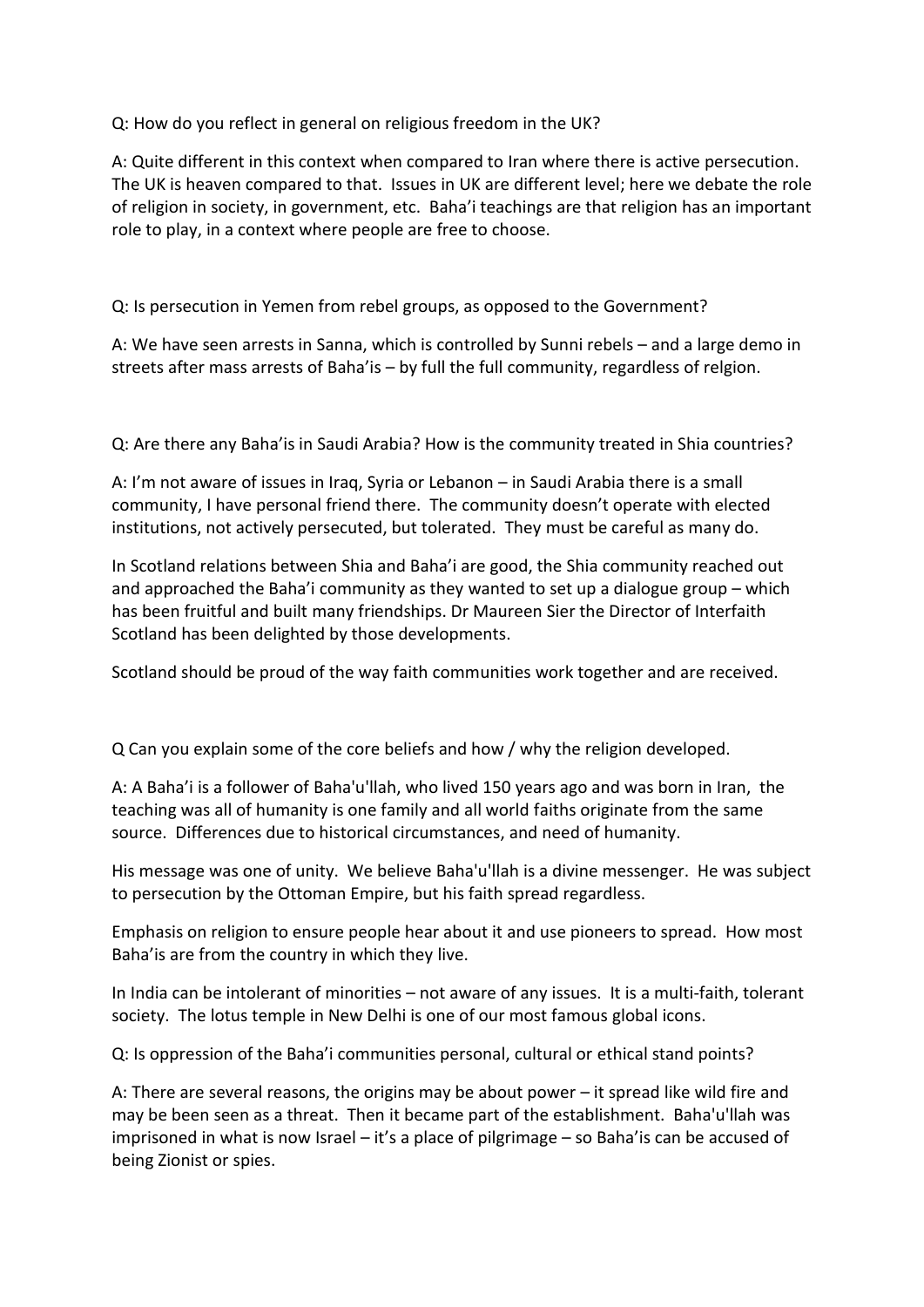Q: who builds the infrastructure, given origins and how wide spread it is now?

A: We focus on our local community where we engage and work out how to be of service to that community. We have methodology on community education, e.g. study circles in local communities, where people study and take social action.

It is really interesting to be part of a religion in its early stages – it shows how to build a community, how to reach out to others and stay true to principles. Even in Iran- they still reach out to their neighbours.

Q: What is the main aim – to persuade others, build up those in the faith? How does that come into conflict?

A: We are forbidden to proselytise, for example it is up to our children to decide what they choose to do, no pressure is put on them. Independent investigation of the truth is a very important principle. We believe that we are all on a spiritual journey – just using different religions to get there. All working towards betterment of humanity – not to convert people to a faith.

Q: When do Iranian government put pressure on? For example, in Christianity it is often when people baptised.

A: There is no specific point with Baha'is - even people who associate the Baha'is can face persecution. Stating a new membership in the faith puts life at risk – more accepted when people come from established Baha'i families.

Q: What is the criteria for those joining? Faith, belief or moral stance?

A: Baha'u'llah wrote 100 volumes which contain moral teachings, these are regarded as scripture to Baha'is. There is an obligatory prayer to be said once a day, and a fast for 19 days in march.

Q: Despite persecution in Iran, is the religion growing?

A: the overall numbers Baha'is have been going down – mostly this is due to people leaving Iran. Now it's fairly static. Persecution brings a community together, but still very constrained.

Q: In Iran are the Baha'I communities concentrated in villages or are they scattered?

A: A bit of both, but usually the Baha'i community is in the minority in their local community.

Ruth: what are Baha'is in Scotland doing to support persecuted groups?